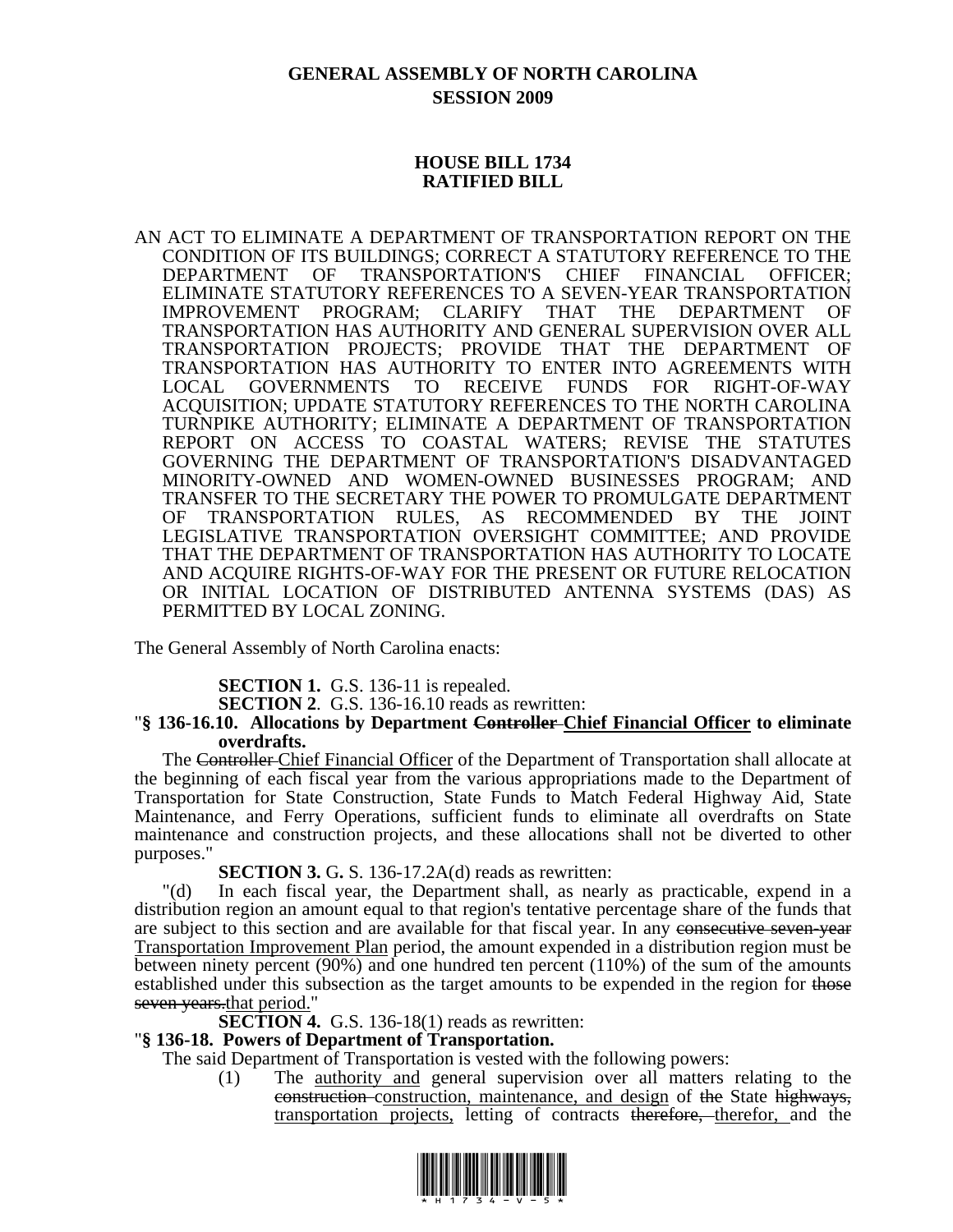selection of materials to be used in the construction of State highways transportation projects under the authority of this Chapter."

#### **SECTION 4.(a)** G.S. 136-18(2) reads as rewritten:

#### "**§ 136-18. Powers of Department of Transportation.**

The said Department of Transportation is vested with the following powers:

... (2) To take over and assume exclusive control for the benefit of the State of any existing county or township roads, and to locate and acquire rights-of-way for any new roads that may be necessary for a State highway system, and subject to the provisions of G.S. 136-19.5(a) and (b) also locate and acquire such additional rights-of-way as may be necessary for the present or future relocation or initial location, above or below ground, of telephone, telegraph, distributed antenna systems (DAS) as permitted by local zoning, broadband communications, electric and other lines, as well as gas, water, sewerage, oil and other pipelines, to be operated by public utilities as defined in G.S. 62-3(23) and which are regulated under Chapter 62 of the General Statutes, or by municipalities, counties, any entity created by one or more political subdivisions for the purpose of supplying any such utility services, electric membership corporations, telephone membership corporations, or any combination thereof, with full power to widen, relocate, change or alter the grade or location thereof thereof, or alter the location or configuration of such lines or systems above or below ground, and to change or relocate any existing roads that the Department of Transportation may now own or may acquire; to acquire by gift, purchase, or otherwise, any road or highway, or tract of land or other property whatsoever that may be necessary for a State transportation system and adjacent utility rights-of-way: Provided, all changes or alterations authorized by this subdivision shall be subject to the provisions of G.S. 136-54 to 136-63, to the extent that said sections are applicable: Provided, that nothing in this Chapter shall be construed to authorize or permit the Department of Transportation to allow or pay anything to any county, township, city or town, or to any board of commissioners or governing body thereof, for any existing road or part of any road heretofore constructed by any such county, township, city or town, unless a contract has already been entered into with the Department of Transportation."<br>**SECTION 5.** G.S. 136-18(12b) reads as rewritten:

#### **"§ 136-18. Powers of Department of Transportation.**

The said Department of Transportation is vested with the following powers:

(12b) To issue "GARVEE" bonds (Grant Anticipation Revenue Vehicles) or other eligible debt-financing instruments to finance federal-aid highway projects using federal funds to pay a portion of principal, interest, and related bond issuance costs, as authorized by 23 U.S.C. § 122, as amended (the National Highway System Designation Act of 1995, Pub. L. 104-59). These bonds shall be issued by the State Treasurer on behalf of the Department and shall be issued pursuant to an order adopted by the Council of State under G.S. 159-88. The State Treasurer shall develop and adopt appropriate debt instruments, consistent with the terms of the State and Local Government Revenue Bond Act, Article 5 of Chapter 159 of the General Statutes, for use under this subdivision. Prior to issuance of any "GARVEE" or other eligible debt instrument using federal funds to pay a portion of principal, interest, and related bond issuance costs, the State Treasurer shall determine (i) that the total outstanding principal of such debt does not exceed the total amount of federal transportation funds authorized to the State in the prior federal fiscal year; or (ii) that the maximum annual principal and interest of such debt does not exceed fifteen percent (15%) of the expected average annual federal revenue shown for the seven-year period in the most recently adopted Transportation Improvement Program. Notes issued under the provisions of this subdivision may not be deemed to constitute a debt or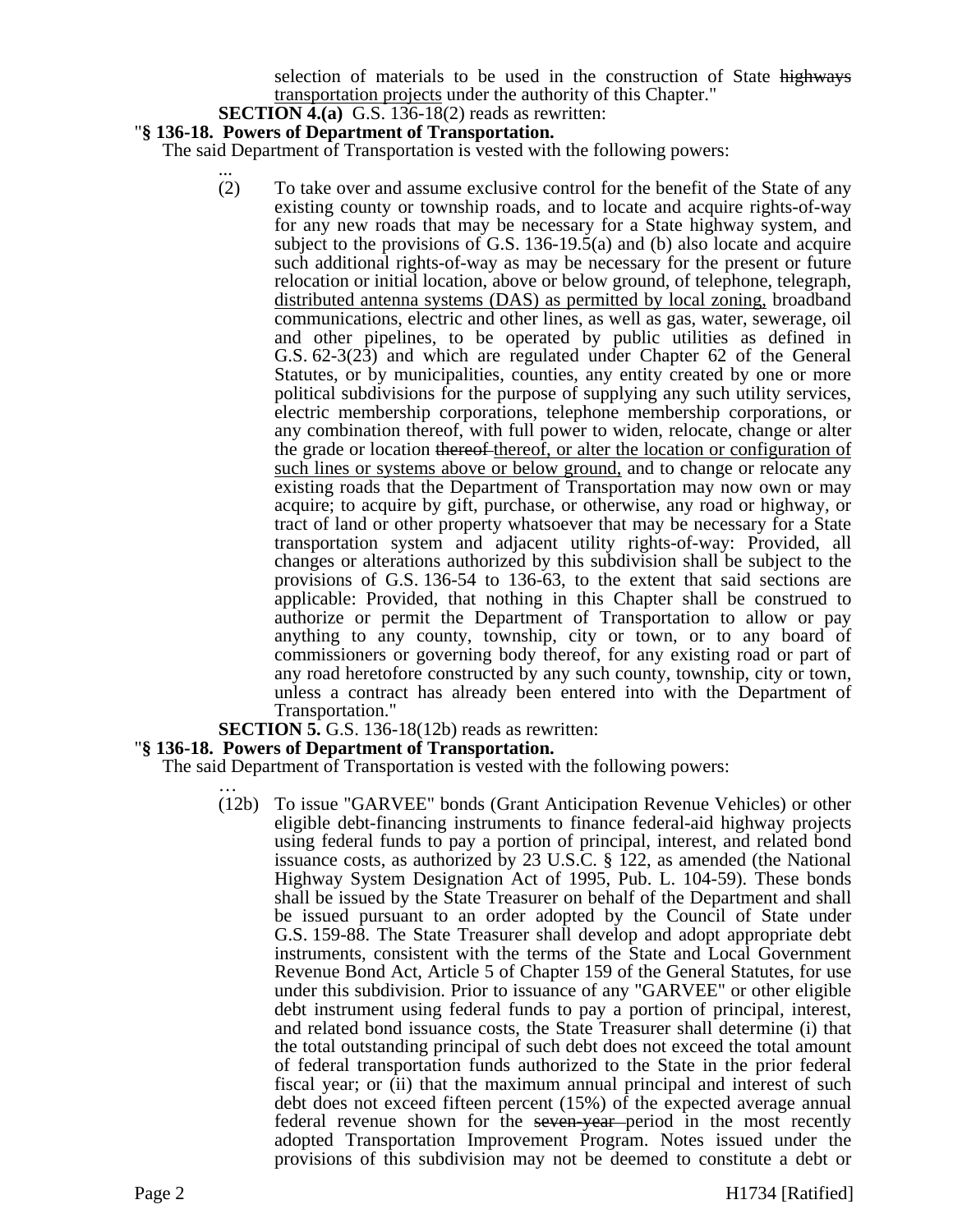liability of the State or of any political subdivision thereof, or a pledge of the full faith and credit of the State or of any political subdivision thereof, but shall be payable solely from the funds and revenues pledged therefor. All the notes shall contain on their face a statement to the effect that the State of North Carolina shall not be obligated to pay the principal or the interest on the notes, except from the federal transportation fund revenues as shall be provided by the documents governing the revenue note issuance, and that neither the faith and credit nor the taxing power of the State of North Carolina or of any of its political subdivisions is pledged to the payment of the principal or interest on the notes. The issuance of notes under this Part shall not directly or indirectly or contingently obligate the State or any of its political subdivisions to levy or to pledge any form of taxation whatever or to make any appropriation for their payment."

**SECTION 6.** G.S. 136-18(38) reads as rewritten:

#### "**§ 136-18. Powers of Department of Transportation.**

The said Department of Transportation is vested with the following powers:

- … (38) To enter into agreements with municipalities, counties, governmental entities, or nonprofit corporations to receive funds for the purpose-purposes of advancing right-of-way acquisition or the construction schedule of a project identified in the Transportation Improvement Program. If these funds are subject to repayment by the Department, prior to receipt of funds, reimbursement of all funds received by the Department shall be shown in the existing Transportation Improvement Program and shall be reimbursed within seven years of receipt. the period of the existing Transportation Improvement Program."
- **SECTION 7.** G.S. 136-18(39) reads as rewritten:

#### "**§ 136-18. Powers of Department of Transportation.**

The said Department of Transportation is vested with the following powers:

… (39) To enter into partnership agreements with the North Carolina Turnpike Authority, private entities, and authorized political subdivisions to finance, by tolls, contracts, and other financing methods authorized by law, the cost of acquiring, constructing, equipping, maintaining, and operating transportation infrastructure in this State, and to plan, design, develop, acquire, construct, equip, maintain, and operate transportation infrastructure in this State. An agreement entered into under this subdivision requires the concurrence of the Board of Transportation. The Department shall report to the Chairs of the Joint Legislative Transportation Oversight Committee, the Chairs of the House of Representatives Appropriations Subcommittee on Transportation, and the Chairs of the Senate Appropriations Committee on the Department of Transportation, at the same time it notifies the Board of Transportation of any proposed agreement under this subdivision. Any contracts for construction of highways, roads, streets, and bridges which are awarded pursuant to an agreement entered into under this section shall comply with the competitive bidding requirements of Article 2 of this Chapter."

#### **SECTION 8.** G.S. 136-18(40) reads as rewritten:

#### "**§ 136-18. Powers of Department of Transportation.**

The said Department of Transportation is vested with the following powers:

… (40) To expand public access to coastal waters in its road project planning and construction programs. The Department shall work with the Wildlife Resources Commission, other State agencies, and other government entities to address public access to coastal waters along the roadways, bridges, and other transportation infrastructure owned or maintained by the Department. The Department shall adhere to all applicable design standards and guidelines in implementation of this enhanced access. The Department shall report on its progress in expanding public access to coastal waters to the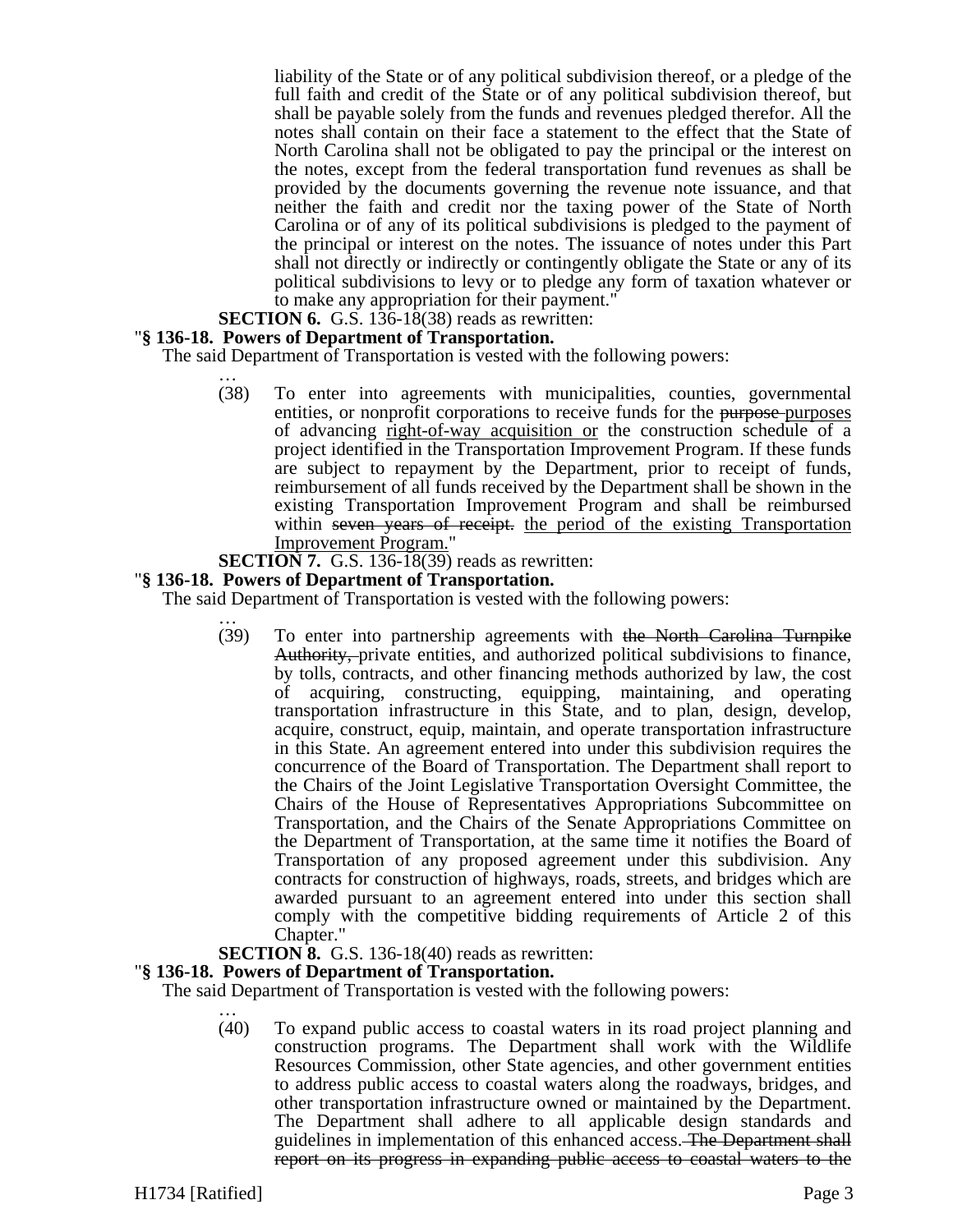Joint Legislative Commission on Seafood and Aquaculture and to the Joint Legislative Transportation Oversight Commission no later than March 1 of each year."

**SECTION 9.** G.S. 136-28.4 reads as rewritten:

"**§ 136-28.4. State policy concerning participation by disadvantaged minority-owned and women-owned businesses in highway transportation contracts.** 

(a) It is the policy of this State, based on a compelling governmental interest, to encourage and promote participation by disadvantaged minority-owned and women-owned businesses in contracts let by the Department pursuant to this Chapter for the planning, design, preconstruction, construction, alteration, or maintenance of State highways, roads, streets, or bridges transportation infrastructure and in the procurement of materials for these projects. All State agencies, institutions, and political subdivisions shall cooperate with the Department of Transportation and among themselves in all efforts to conduct outreach and to encourage and promote the use of disadvantaged minority-owned and women-owned businesses in these contracts.

(b) At least every five years, the Department shall conduct a study on the availability and utilization of disadvantaged minority-owned and women-owned business enterprises and examine relevant evidence of the effects of race-based or gender-based discrimination upon the utilization of such business enterprises in contracts for planning, design, preconstruction, construction, alteration, or maintenance of State highways, roads, streets, or bridges transportation infrastructure and in the procurement of materials for these projects. Should the study show a strong basis in evidence of ongoing effects of past or present discrimination that prevents or limits disadvantaged minority-owned and women-owned businesses from participating in the above contracts at a level which would have existed absent such discrimination, such evidence shall constitute a basis for the State's continued compelling governmental interest in remedying such race and gender discrimination in highway transportation contracting. Under such circumstances, the Department shall, in conformity with State and federal law, adopt by rule and contract provisions a specific program to remedy such discrimination. This specific program shall, to the extent reasonably practicable, address each barrier identified in such study that adversely affects contract participation by disadvantaged minority-owned and women-owned businesses.

(b1) Based upon the findings of the Department's Second Generation Disparity Study completed in 2004, 2009 study entitled "Measuring Business Opportunity: A Disparity Study of NCDOT's State and Federal Programs" hereinafter referred to as "Study", the program design shall, to the extent reasonably practicable, incorporate narrowly tailored remedies identified in the Study, and the Department shall implement a comprehensive antidiscrimination enforcement policy. As appropriate, the program design shall be modified by rules adopted by the Department that are consistent with findings made in the Study and in subsequent studies conducted in accordance with subsection (b) of this section. As part of this program, the Department shall review its budget and establish annual aspirational goals every three years, not mandatory goals, in percentages, for the overall participation in contracts by disadvantaged minority-owned and women-owned businesses. These annual aspirational goals for disadvantaged minority-owned and women-owned businesses shall be established consistent with <u>federal</u> methodology specified in the Study, methodology, and they shall not be applied rigidly on specific contracts or projects. Instead, the Department shall establish contract-specific goals or project-specific goals for the participation of such firms in a manner consistent with availability of disadvantaged minority-owned and women-owned businesses, as appropriately defined by its most recent Study, for each disadvantaged minority-owned and women-owned business category that has demonstrated significant disparity in contract utilization. Nothing in this section shall authorize the use of quotas. Any program implemented as a result of the Study conducted in accordance with this section shall be narrowly tailored to eliminate the effects of historical and continuing discrimination and its impacts on such disadvantaged minority-owned and women-owned businesses without any undue burden on other contractors. The Department shall give equal opportunity for contracts it lets without regard to race, religion, color, creed, national origin, sex, age, or handicapping condition, as defined in G.S. 168A-3, to all contractors and businesses otherwise qualified.

(c) The following definitions apply in this section: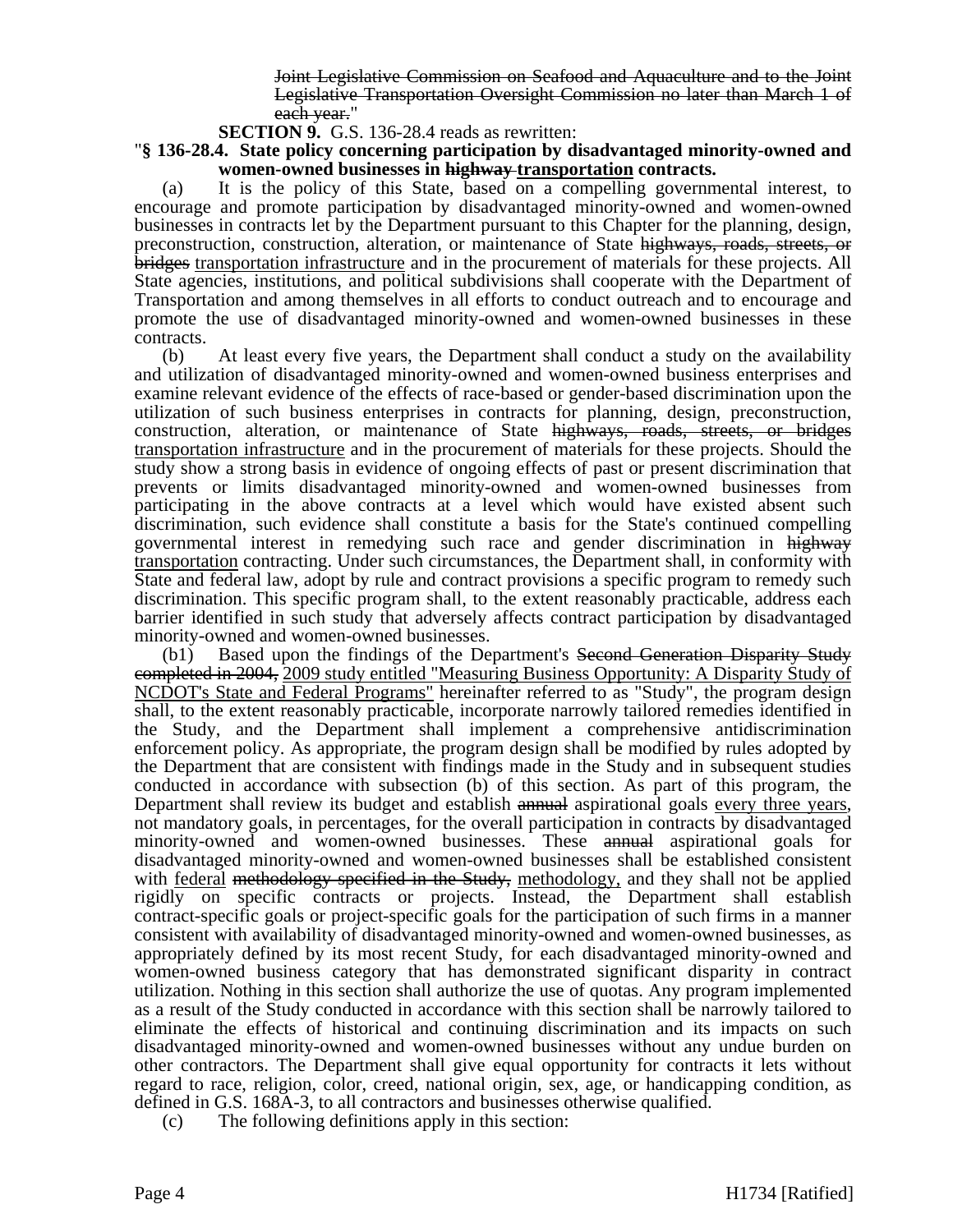- (1) "Disadvantaged businessBusiness" has the same meaning as "disadvantaged business enterprise" in 49 C.F.R. § 26.5 Subpart A or any subsequently promulgated replacement regulation.
- (2) "Minority" includes only those racial or ethnicity classifications identified by a study conducted in accordance with this section that have been subjected to discrimination in the relevant marketplace and that have been adversely affected in their ability to obtain contracts with the Department.
- (3) "Women" means nonminority persons born of the female sex.

(d) The Department shall report semiannually annually to the Joint Legislative Transportation Oversight Committee on the utilization of disadvantaged minority-owned businesses and women-owned businesses and any program adopted to promote contracting opportunities for those businesses. Following each study of availability and utilization, the Department shall report to the Joint Legislative Transportation Oversight Committee on the results of the study for the purpose of determining whether the provisions of this section should continue in force and effect.

(e) This section expires August 31,  $\frac{2010}{2014}$ ."

**SECTION 10.** G.S. 136-89.189 reads as rewritten:

### "**§ 136-89.189. Turnpike Authority revenue bonds.**

The Authority shall be a municipality for purposes of Article 5 of Chapter 159 of the General Statutes, the State and Local Government Revenue Bond Act, and may issue revenue bonds pursuant to that Act to pay all or a portion of the cost of a Turnpike Project or to refund any previously issued bonds. In connection with the issuance of revenue bonds, the Authority shall have all powers of a municipality under the State and Local Government Revenue Bond Act, and revenue bonds issued by the Authority shall be entitled to the protection of all provisions of the State and Local Government Revenue Bond Act.

Except as provided in this section, the provisions of Chapter 159 of the General Statutes, the Local Government Finance Act, apply to revenue bonds issued by the Turnpike Authority.

- (1) The term of a lease between the Turnpike Authority and the Department executed prior to July 27, 2009, for all or any part of a Turnpike Project may exceed 40 years, as agreed by the Authority and the Department.
- (2) The maturity date of a refunding bond may extend to the earlier of the following:
	- a. Forty years from the date of issuance of the refunding bond.
	- b. The date the Turnpike Authority determines is the maturity date required for the Turnpike Project funded with the refunding bonds to generate sufficient revenues to retire the refunding bonds and any other outstanding indebtedness issued for that Project. The Authority's determination of the appropriate maturity date is conclusive and binding. In making its determination, the Authority may take into account appropriate financing terms and conventions."

# **SECTION 11.** G.S. 143B-348 reads as rewritten: "**§ 143B-348. Department of Transportation – head; rules, regulations, etc., of Board of Transportation.**

The Secretary of Transportation shall be the head of the Department of Transportation. He shall carry out the day-to-day operations of the Department and shall be responsible for carrying out the policies, programs, priorities, and projects approved by the Board of Transportation. He shall be responsible for all other transportation matters assigned to the Department of Transportation, except those reserved to the Board of Transportation by statute. Except as otherwise provided for by statute, the Secretary shall have all the powers and duties as provided for in Article 1 of Chapter 143B including the responsibility for all management functions for the Department of Transportation. The Secretary shall be vested with authority to adopt design criteria, construction specifications, and standards as required for the Department of Transportation to construct and maintain highways, bridges, and ferries. The Secretary or the Secretary's designee shall be vested with authority to promulgate rules and regulations concerning all transportation functions assigned to the Department.

All rules, regulations, ordinances, specifications, standards, and criteria adopted by the Board of Transportation and in effect on July 1, 1977, shall continue in effect until changed by the Board of Transportation or the Secretary of Transportation. The Secretary shall have complete authority to modify any of these matters existing on July 1, 1977, except as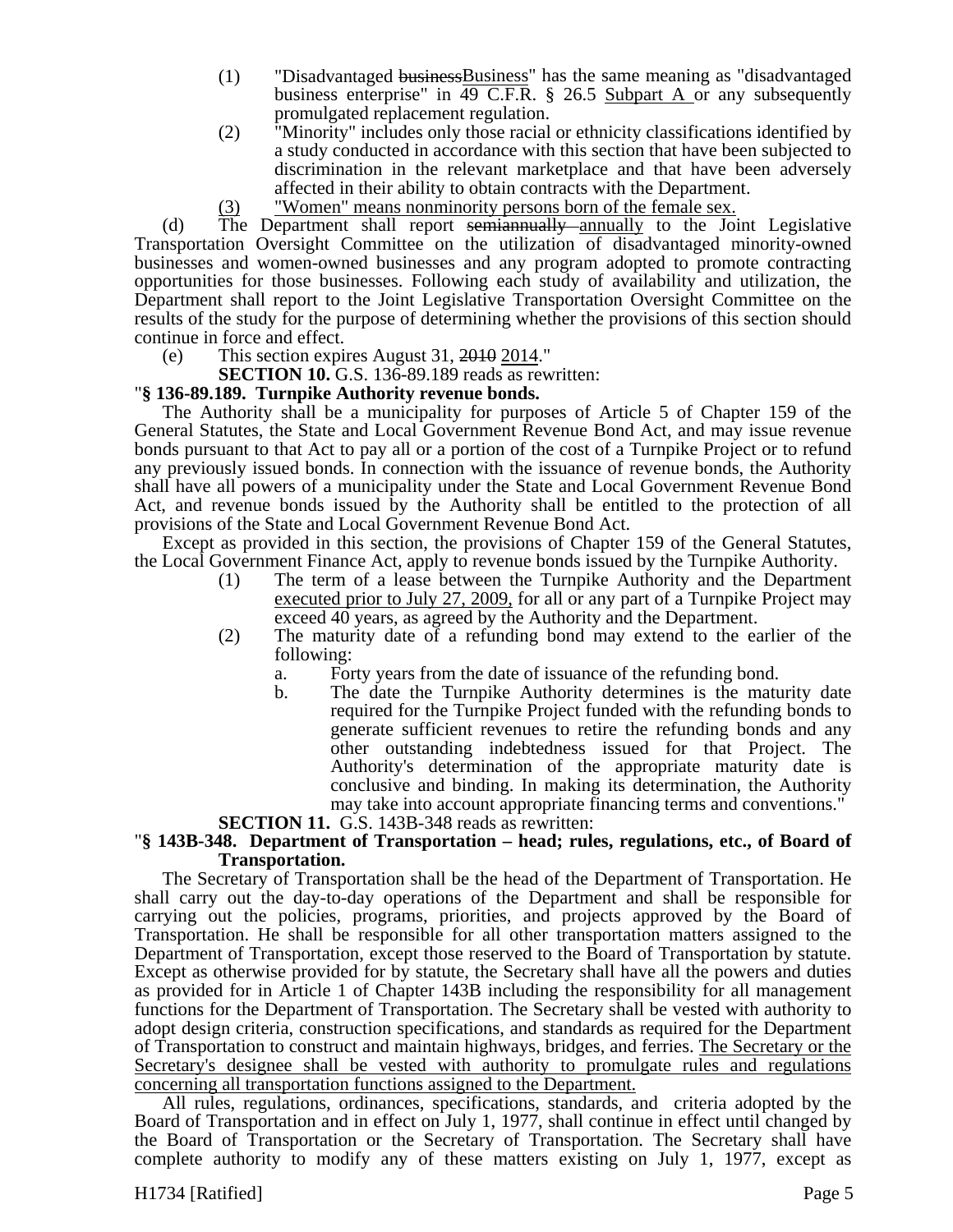specifically restricted by the Board. Whenever any such criteria, rule, regulation, ordinance, specification, or standards are continued in effect under this section and the words "Board of Transportation" are used, the words shall mean the "Department of Transportation" unless the context makes such meaning inapplicable. All actions pending in court by or against the Board of Transportation may continue to be prosecuted in that name without the necessity of formally amending the name to the Department of Transportation."

**SECTION 12.** G.S. 143B-350(f)(4) reads as rewritten:

"(f) Duties of the Board. – The Board of Transportation has the following duties and powers:

… (4) To approve a schedule of all major transportation improvement projects and their anticipated cost for a period of seven years into the future. cost. This schedule is designated the Transportation Improvement Program; it must be published and copies must be available for distribution. The document that contains the Transportation Improvement Program, or a separate document that is published at the same time as the Transportation Improvement Program, must include the anticipated funding sources for the improvement projects included in the Program, a list of any changes made from the previous year's Program, and the reasons for the changes."

**SECTION 13.** G.S. 143B-350(f)(13) is repealed.

**SECTION 14.** G.S. 159-81(1) reads as rewritten:

#### "**§ 159-81. Definitions.**

The words and phrases defined in this section shall have the meanings indicated when used in this Article:

(1) "Municipality" means a county, city, town, incorporated village, sanitary district, metropolitan sewerage district, metropolitan water district, county water and sewer district, water and sewer authority, hospital authority, hospital district, parking authority, special airport district, special district created under Article 43 of Chapter 105 of the General Statutes, regional public transportation authority, regional transportation authority, regional natural gas district, regional sports authority, airport authority, joint agency created pursuant to Part 1 of Article 20 of Chapter 160A of the General Statutes, a joint agency authorized by agreement between two cities to operate an airport pursuant to G.S. 63-56, and the North Carolina Turnpike Authority created pursuant to described in Article 6H of Chapter 136 of the General Statutes, Statutes and transferred to the Department of Transportation pursuant to G.S. 136-89.182(b), but not any other forms of State or local government."